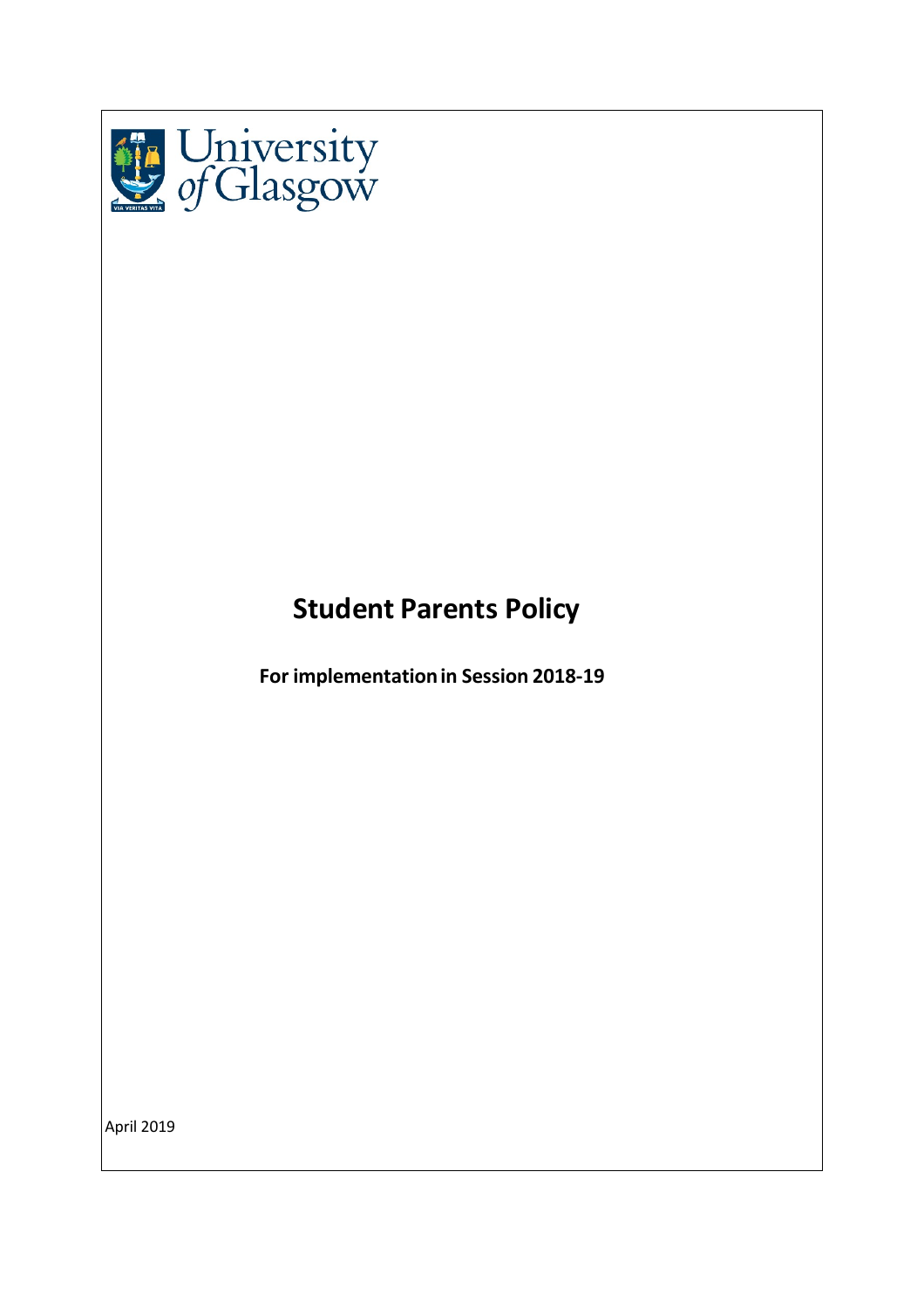| 1. | <b>Introduction</b>                                 | 3 |
|----|-----------------------------------------------------|---|
| 2. | <b>Scope of the Policy</b>                          | 3 |
| 3. | <b>Policy Statement</b>                             | 3 |
| 4. | <b>Rights and Responsibilities</b>                  | 3 |
|    | 4.1 Student Responsibility                          | 3 |
|    | 4.2 Adviser of Studies or Supervisor Responsibility | 4 |
|    | 4.3 School/Research Institute Responsibility        | 4 |
|    | 4.4 University Responsibility                       | 4 |
| 5. | <b>Guidance for Staff</b>                           | 5 |
|    | 5.1 Initial Contact                                 | 5 |
|    | 5.2 Enabling Continuation of Study                  | 5 |
|    | 5.3 Academic Standards                              | 6 |
|    | 5.4 Delineating Arrangements                        | 6 |
| 6. | <b>Complaints</b>                                   | 6 |
| 7. | <b>Sources of Information and help</b>              | 7 |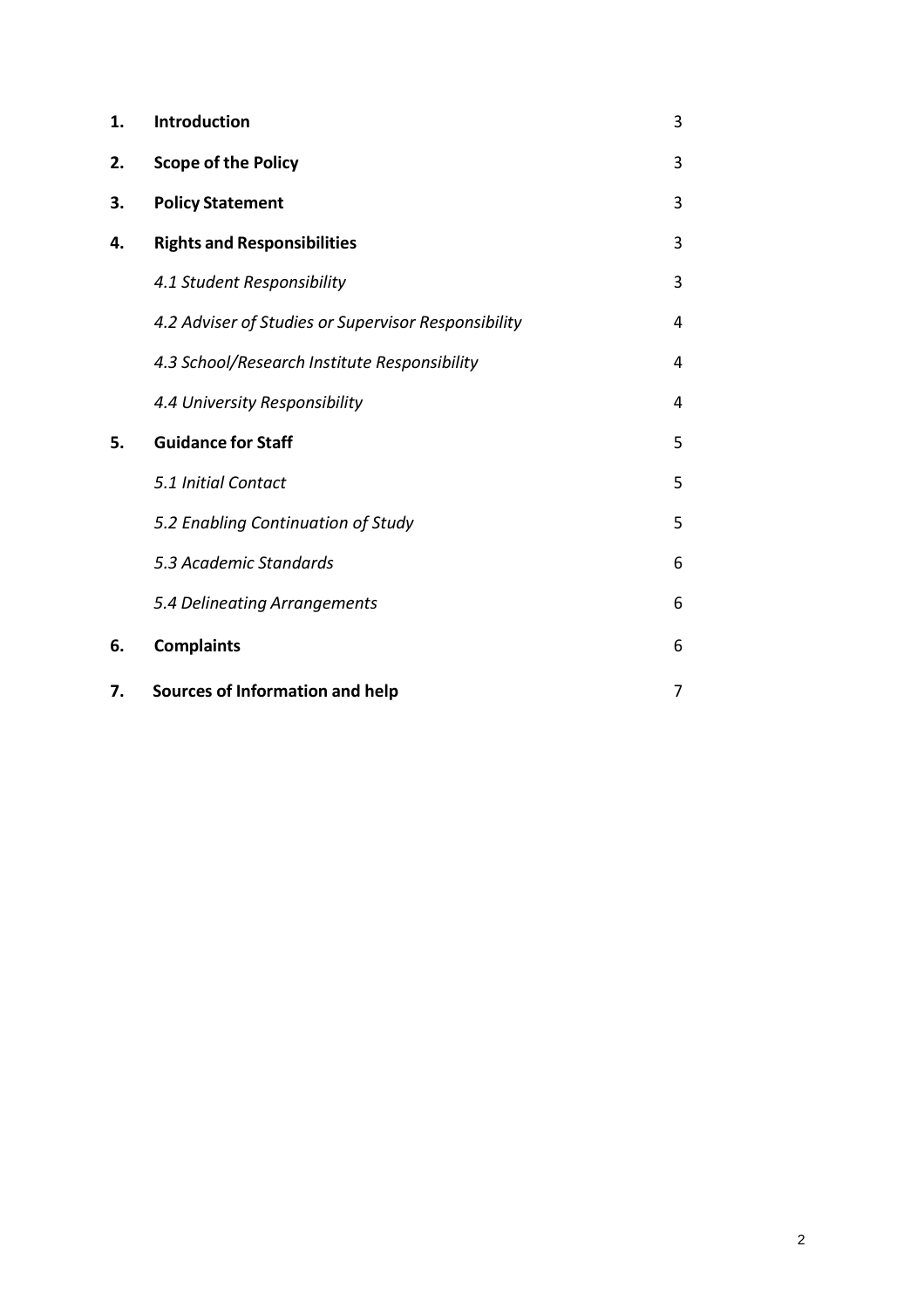# **1. Introduction**

This Policy provides advice and guidance to:

- Students who are parents/guardians of children under the age of 18<sup>1</sup>. Parents-to-be should review the Student [Maternity,](https://www.gla.ac.uk/myglasgow/senateoffice/policies/studentsupport/maternitypolicy/) Maternity Support and Adoption Policy.
- University staff who have a role in advising or supporting students who already are parents/guardians.

# **2. Scope of the Policy**

The policy covers any current or prospective student who has parental/guardian responsibilities.

The scope of this policy does not include caring responsibilities, unless you are also the parent/guardian, and the child is under the age of 18. Otherwise, caring responsibilities are covered under the [Student](https://www.gla.ac.uk/myglasgow/senateoffice/policies/studentsupport/studentcarerspolicy/) Carers' Policy.

The policy focuses primarily on the responsibilities of being a parent or guardian and the impact on study-related matters. Sources of help and advice on related issues can be found at the end of the document.

## **3. Policy Statement**

The University of Glasgow believes that being or becoming responsible for a child should not, in itself, be a barrier to a student, or prospective student, starting, succeeding in, or completing a programme of study at the University. The University is committed to being as flexible as possible, whilst, at the same time, making sure that any accommodations made for the student do not compromise academic standards. The special arrangements which can and should be made for a student in these circumstances will vary for each College and, indeed, from programme to programme. However, the general approach to be taken in these circumstances is consistent across the University. This policy is based on a set of important guiding principles, namely:

- Avoiding less favourable treatment. The University and its staff shall make sure they avoid treating a student less favourably than other students on the grounds that they are, or will become responsible for the care of a child.
- Taking a flexible approach. Staff will take a flexible approach to facilitating the continued learning of students with dependents.
- Demonstrating a non-judgmental and sensitive approach. When supporting and working with a student on these matters, staff must take an open-minded and non-judgmental approach. Information provided by the student should be treated sensitively and only passed on to others on a need-to-know basis (for example, in order to set up appropriate adjustments for the student).
- Enabling informed choices. Members of staff will not attempt to direct or unduly influence a student's decisions. Their role is to provide context and advice to the student, and to explore, in consultation with the student and others, flexibility that can be applied to the student's programme or period of study to provide appropriate support.

## **4. Responsibilities**

This section covers rights and responsibilities for students, staff and the University.

## *4.1 Student Responsibility*

A student parent/guardian is responsible for taking reasonable to steps to put in place appropriate caring arrangements for their child/ren to enable the student to engage fully with their

<span id="page-2-0"></span><sup>&</sup>lt;sup>1</sup> This includes parents, co-parents, step parents, guardians and foster carers.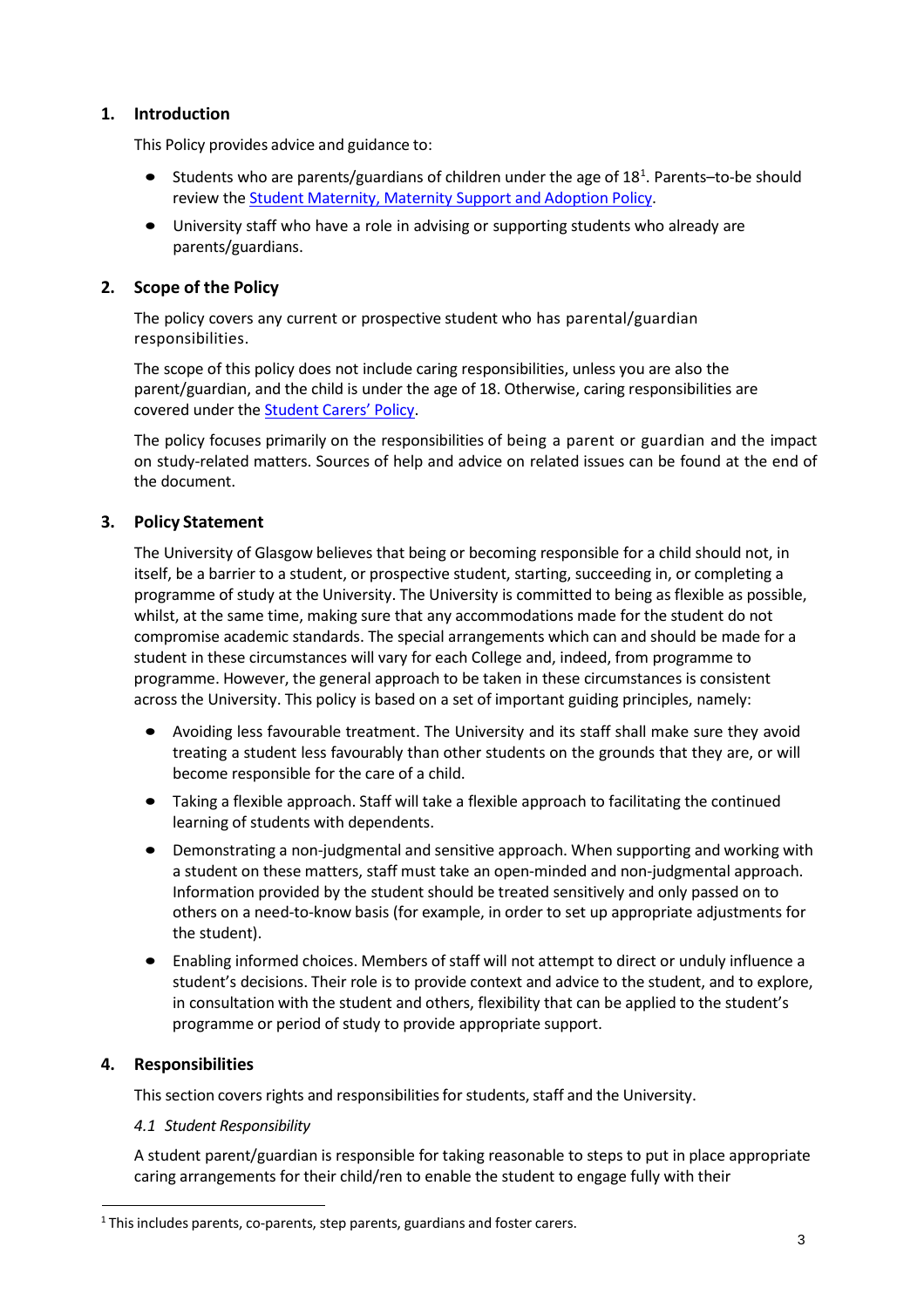#### programme of study.

A student parent/guardian has the responsibility for confirming their status. The following supporting documentation may be regarded as acceptable confirmation of the student's status as a parent:

- A birth certificate with the student named as a parent.
- An adoption certificate.
- Self-certificate outlining the parental/guardian responsibilities, in situations where other evidence would be difficult to obtain, such as kinship care, caring for step-children.
- Any other reasonable evidence.

At any point the School/College may request further information or evidence to confirm caring status or any changes to the student parent/guardian responsibility.

## *4.2 Adviser of Studies/ArtsAdvisingTeamor Supervisor Responsibility*

At all times, staff must ensure that students with parent/guardian responsibilities are not treated less favourably than any other student on the basis of their circumstances. The University should show flexibility where possible to ensure continued learning is facilitated. Information provided by students should be treated confidentially (being passed on where necessary and only with the student's consent) and with sensitivity. Staff should not attempt to influence any student's decision but should be non-judgmental and provide impartial advice.

Advisers of Studies/Advising Team/Supervisors are the first point of contact for undergraduate and postgraduate students who are parents/guardians. When a student has parent/guardian responsibilities they should inform their Advisers of Studies/Advising Team/Supervisor as soon as possible. It is in the student's best interest to provide the Advisers of Studies/Advising Team/Supervisor with evidence of their parental/guardian status. In addition to their Advisers of Studies/Advising Team/Supervisor, students may also choose to speak to another member of staff, with whom they are comfortable, about their circumstances.

## *4.3 School/Research Institute Responsibility*

Following discussion with the student, the Adviser of Studies or Supervisor has responsibility for notifying the relevant Subject Head(s) or identified Director within School/Research institute of the student's parental/guardian responsibility. The School/RI should ensure a consistent level of support and treatment for students where possible.

## *4.4 University Responsibility*

The University will ensure:

- This policy is appropriately promoted to prospective and current students.
- Sufficient information is provided about the essential requirements of a programme of study for a prospective student to make an informed decision about whether the programme is realistic for them in the light of their caring responsibilities.
- Any student who has responsibility of care for one or more children during a period of study at the University is accommodated as far as practicable to allow them to complete their programme of study, providing academic standards are upheld.
- Relevant staff are made aware of the terms of this policy and their responsibilities arising under it
- Staff in the Equality and Diversity Unit are available to discuss with staff the best way to support the continuing study of such a student to ensure they are able to complete their programme of study.
- Appropriate support is available to students through various support services.
- The policy is kept under review and updated as necessary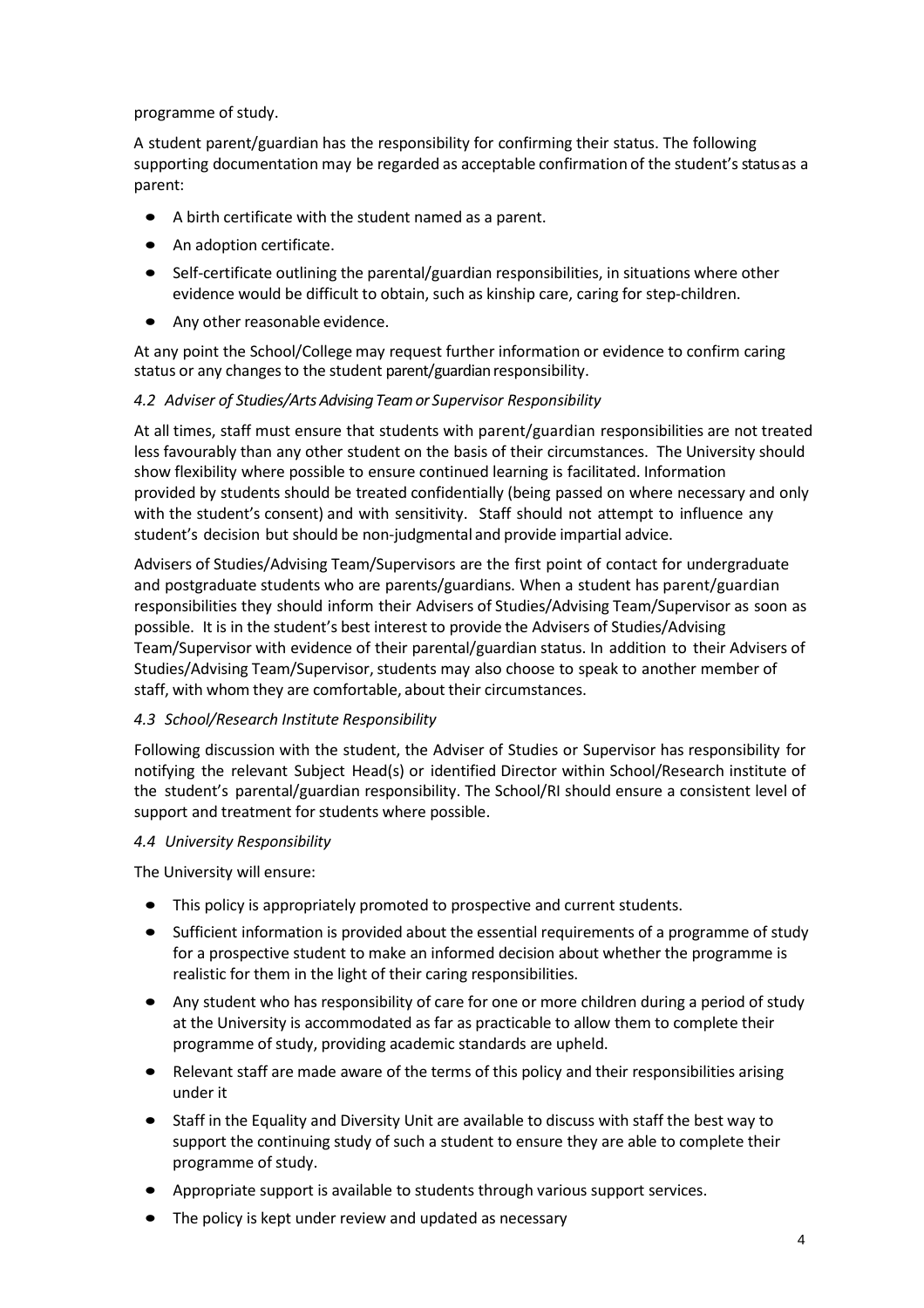## **5. Guidance for Staff**

#### *5.1 Initial Contact*

When a student contacts a member of staff to discuss any circumstances covered by this policy, a response should be made within five working days and further discussions arranged as soon as possible thereafter. Where the member of staff contacted by the student is not the student's Adviser of Studies, or Supervisor in the case of postgraduate student, permission should be sought from the student to inform the Adviser of Studies or Supervisor.

#### *5.2 Implications for Study*

Whilst it is recognised that each request must be dealt with on an individual basis, there are a number of measures that can be used in order to enable the student's continuation of study. These may include:

- Agreeing periods of authorised absence and making arrangements for the student to catchup on the materials covered in lectures/tutorials missed for reasons related to caring responsibilities to minimise academic disadvantage.
- Ensuring sufficient information is available for students to build their timetables at least one month in advance of the academic year.
- Recognising that student parents/guardians may not be able to attend academic activities in the event of late changes to timetables.
- Ensuring that the student has adequate opportunity to make up missed time e.g. through access to any missed materials, using the lecture recording facilities or rescheduling of practical activities (noting that some activities cannot be rescheduled).
- Taking account of parent/guardian responsibilities on courses which require an external placement. Where possible, priority should be given to ensuring that the placement is within reasonable travelling distance to accommodate continuing care arrangements.
- Ensuring that adequate notice of such placements and/or of distant fieldwork activities is given to allow the student to arrange any necessary alternative care or to make alternative arrangements with the course/programme if they cannot participate.
- Taking into account the student's availability when arranging activities that involve group work.
- Recognising the need to arrive late or leave early in order to place their dependent in appropriate daytime care.
- The student taking some time out from their studies, however this should be discussed with their Adviser of Studies or Postgraduate Supervisor.
- Consideration of a transfer to part-time study, where possible as not all programmes are available part time. The student should note this may have financial implications and should be discussed with their funder prior to making any decisions. The SRC Advice Centre may also be able to offer advice in this situation. (Please note that international students in the UK with a Tier 4 General Student Visa are not permitted to change to part-time study.)
- Affected assessments: The University recognises that adverse circumstances may affect a student's ability to complete assessment and has in place a number of processes to address various different situations. A student whose parent/guardian responsibilities impact them in this way should use these existing processes (further details of these should be included in programme documentation):
	- An extension of a coursework submission deadline of up to five working days may be granted where the course convener is satisfied that the student has been prevented from submitting on time due to circumstances beyond the student's control.
	- A longer extension may be granted if a Good Cause claim is accepted: this applies where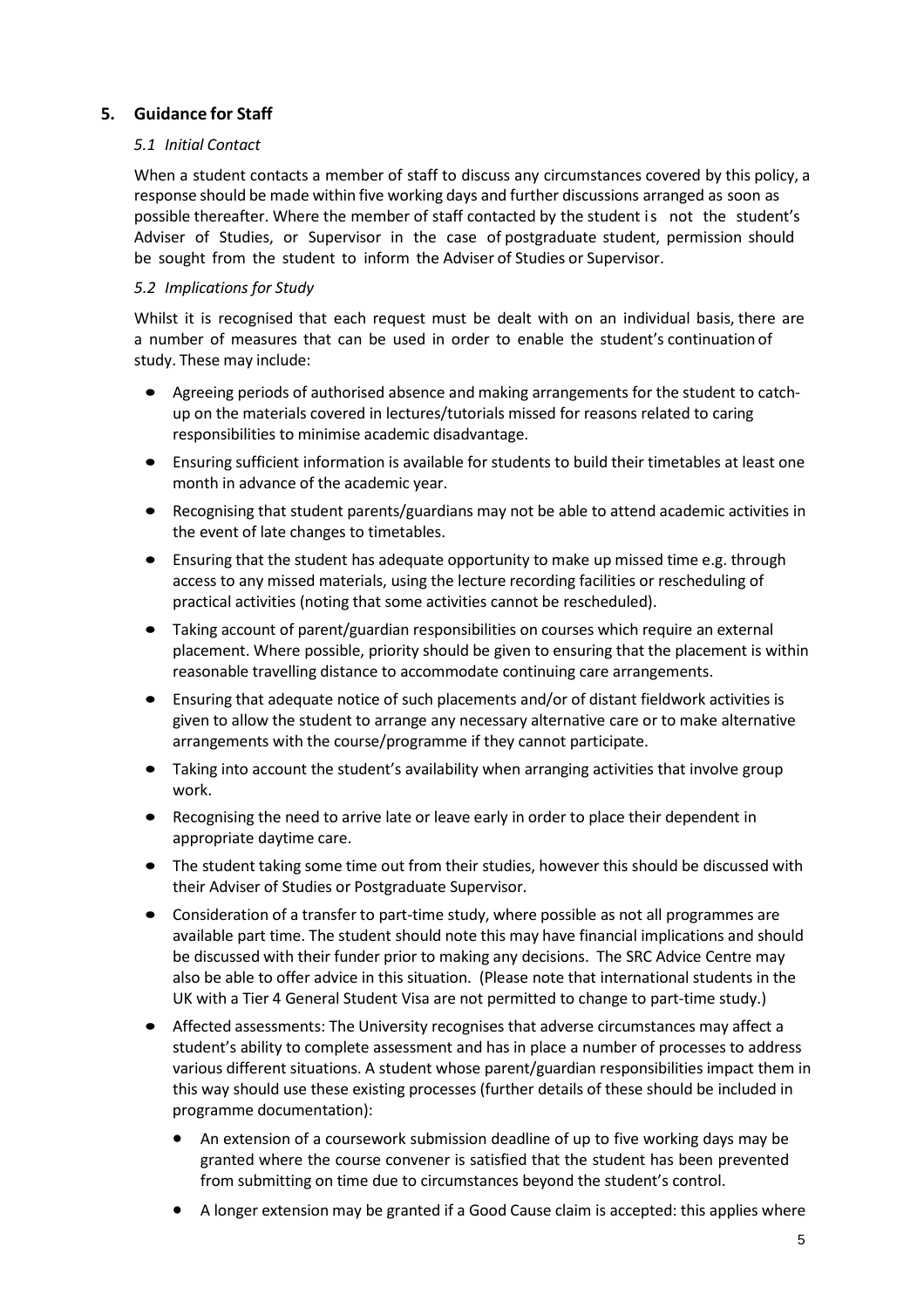there has been a sudden onset of illness or other adverse circumstances, and which is supported by appropriate evidence.

• Where a student is prevented from attending an exam or believes that their performance has been impaired, they may submit a Good Cause claim. Again, this would only be accepted where there had been a sudden onset of adverse circumstances and is supported by evidence.

A member of staff considering such claims will expect the student to have made reasonable efforts to complete the assessment taking account of all the circumstances. For example, for scheduled assessments (exams, class tests) it would be reasonable for the student, if possible, to try to put in place contingency arrangements in the event that normal childcare arrangements fall through (e.g. the child is unwell and unable to attend school/nursery).<sup>2</sup> On the other hand, if the child became seriously unwell it would be reasonable that the parent/guardian would wish to be with their child.

It is important to take the views and wishes of the student into account, rather than applying a standard set of arrangements as one size fits all approach may not suit all students or all programmes of study. All decisions taken should be discussed with the student and, with the student's permission, the student's Adviser of Studies or Supervisor, if a postgraduate research student, should be kept informed.

#### *5.3 Academic Standards*

Whilst an appropriate degree of flexibility should be exercised, care must be taken to ensure that academic standards are not compromised. A balance must be achieved between ensuring the student is not disadvantaged and giving undue special treatment.

It is not necessary for the University to grant every request made, although efforts should be made to meet reasonable requests. Requests should not be refused solely on the basis of being too costly to implement, although this will necessarily be considered when assessing the overall 'reasonableness' of a request. If any request is refused, the reasons for the refusal should be provided in writing to the student, and should include details on any right of appeal, or alternatively complaint.

#### *5.4 Delineating Arrangements*

Where specific arrangements are required to be put in place for a student who is already granted additional arrangements (e.g. on the grounds of disability), these should be kept separate in order that it remains clear which arrangements relate to which particular circumstance. This ensures that these arrangements are in place for the required amount of time and also clarifies adherence to the different pieces of legislation.

For staff requiring more detailed guidance, advice can be sought on any of the above from the Equality & Diversity Unit.

#### **6. Complaints**

Any student who feels that the University has failed to adhere to this policy may raise a complaint under the University's Complaints Procedure

(see [https://www.gla.ac.uk/connect/complaints/\)](https://www.gla.ac.uk/connect/complaints/). It is suggested that problems are resolved as informally as possible in the first instance. The SRC Advice Centre can provide impartial, confidential advice to students in this situation (contact details are provided at the end of this document).

<span id="page-5-0"></span><sup>&</sup>lt;sup>2</sup> From a practical point of view, in the majority of cases a student who misses assessments with Good Cause will be expected to complete the assessments at a later date so it is in the student's best interests, where possible, to have alternative child care arrangements in place so that a backlog of missed assessments does not build up.